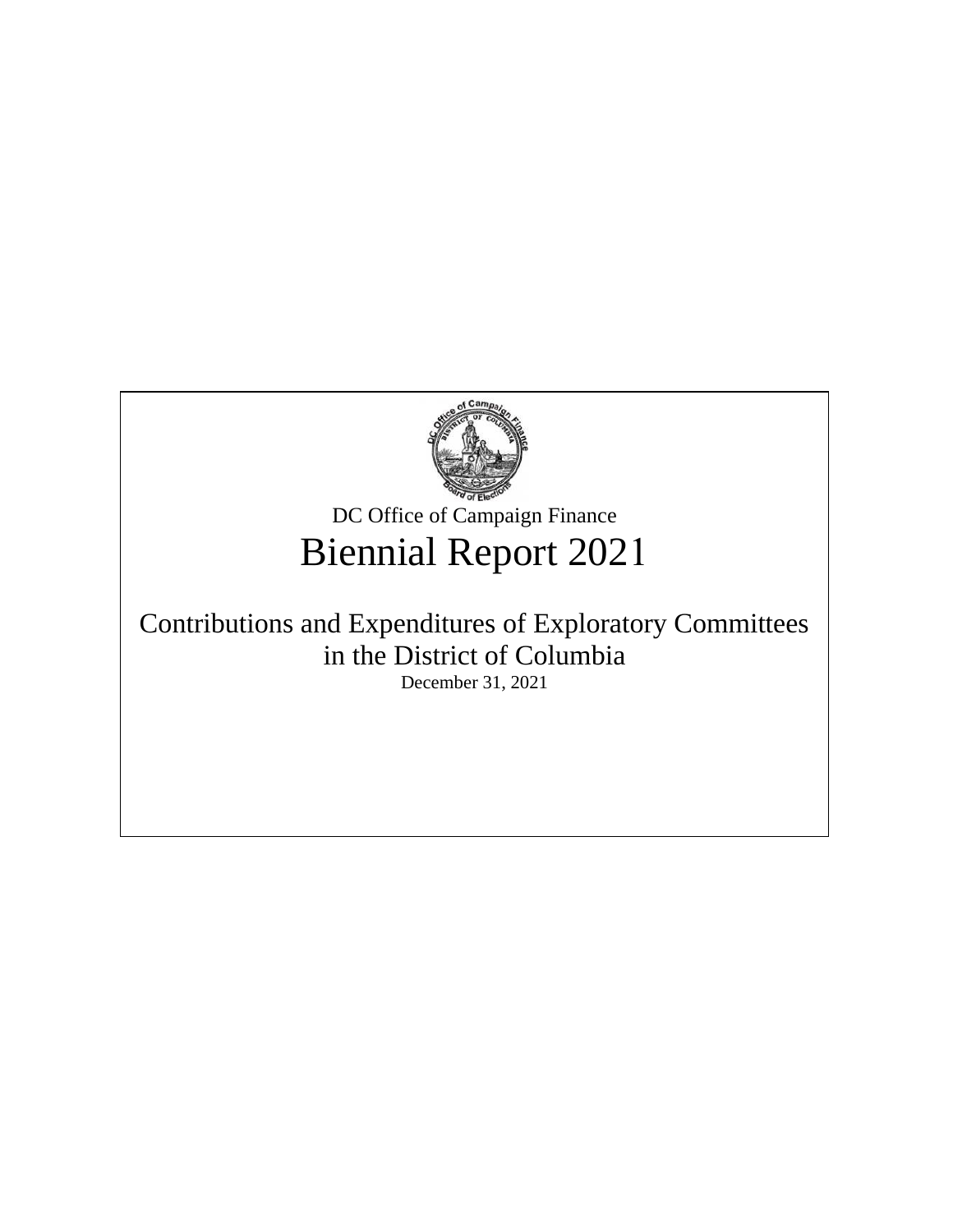## **TABLE OF CONTENTS**

#### **ORDER OF CONTENTS**

Expenditures by Purpose, Contributions by Donor Type, and Contributions by Amount for Exploratory Committees

| <b>Office</b> | <b>Committee Name</b> | Page No. |
|---------------|-----------------------|----------|
|               |                       |          |

Mayor

Butler Mayoral Exploratory Committee 1 and 1 and 1 and 1 and 1 and 1 and 1 and 1 and 1 and 1 and 1 and 1 and 1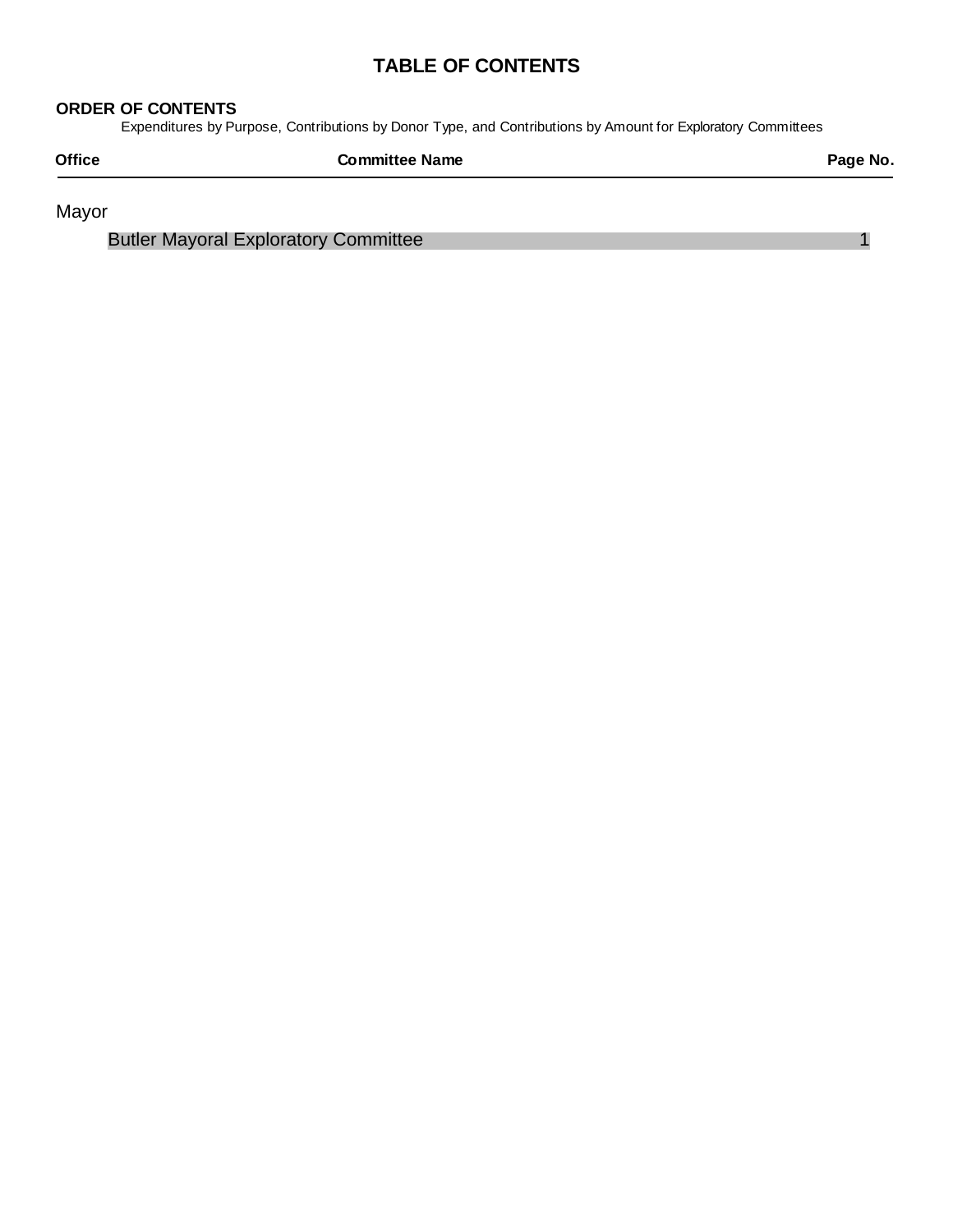<span id="page-2-0"></span>

Note: This Graph depicts the summary of the expenditures by purpose reported by Butler Mayoral Exploratory Committee, Mayor The expenditures are presented in percentage terms by General Operating Expenditures, Transfers to Other Authorized Political Committees, Loan Repayments, Refunds of Contributions, Other Expenditures, and Offsets to Receipts

General Operating Expenditures may include each expenditure made for Accounting Services, Advertising, Bank Fees, Campaign Events/Fund Raising, Campaign Materials and Supplies, Candidate Loan Re-payment, Catering/Refreshments, Computer Supplies/Equipment, Consulting Services, Equipment Purchases/Rental, In-Kind, Office Maintenance, Office Rental, Office Supplies/Furniture, Other Loan Repayment, Petty Cash, Polling/Mailing Lists, Postage/Shipping/Courier Rates, Printng/Copying, Salary/Stpend, Telephone/Communicaton, Trash/Poster Removal, Travel/Vehicle Expense, Utlity Expense, and other Expenses.

Transfers to other Authorized Political Committees.

Loan Repayments.

Refunds of Contributions may include each contribution Refund to Individuals, Organizations, Political Party Committees, and other Political Commitees (PACs).

Other Expenditures may include all expenditures other than the afore-mentoned, which may include Independent Expenditures made by persons expressly advocating the election or defeat of a clearly identified candidate, which are made without cooperation or consultation with any candidate and/or authorized committee and/or agent of the candidate; Donations to Charities, Churches, Political Committees, Scholarship and Statehood Funds; Payments to the Internal Revenue Service and for Fines; and Tickets to Events.

Offsets to Receipts may include Refunds, Rebates, Returned Checks, Non-Sufficient Fund Fees, and other Offsets to Operating Expenditures.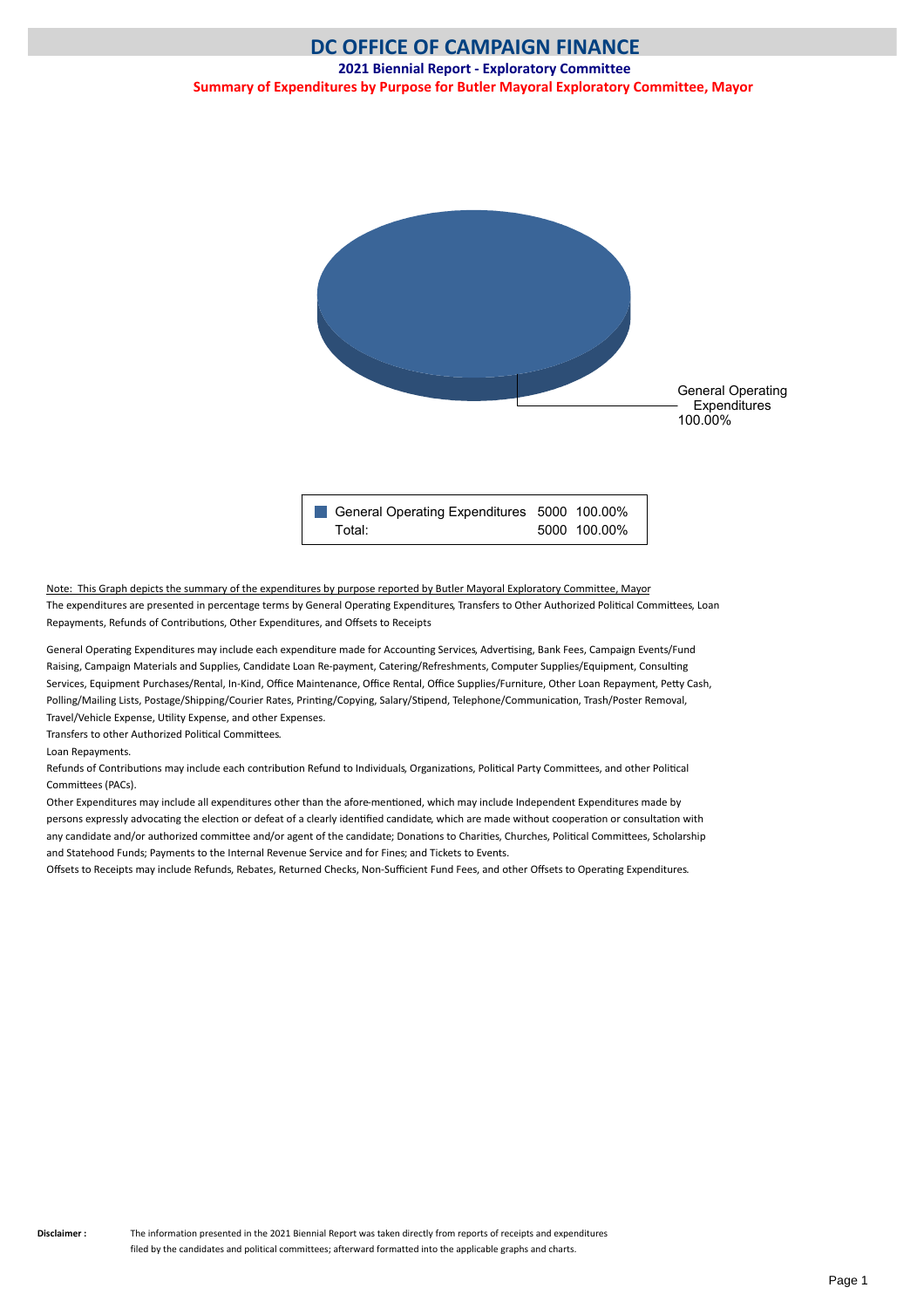#### **Summary of Expenditures by Purpose for Butler Mayoral Exploratory Committee, Mayor**

| <b>Purpose</b>                        | <b>Total Expenditure</b> |
|---------------------------------------|--------------------------|
| <b>General Operating Expenditures</b> | \$5,000.00               |
| <b>Grand Total</b>                    | \$5,000.00               |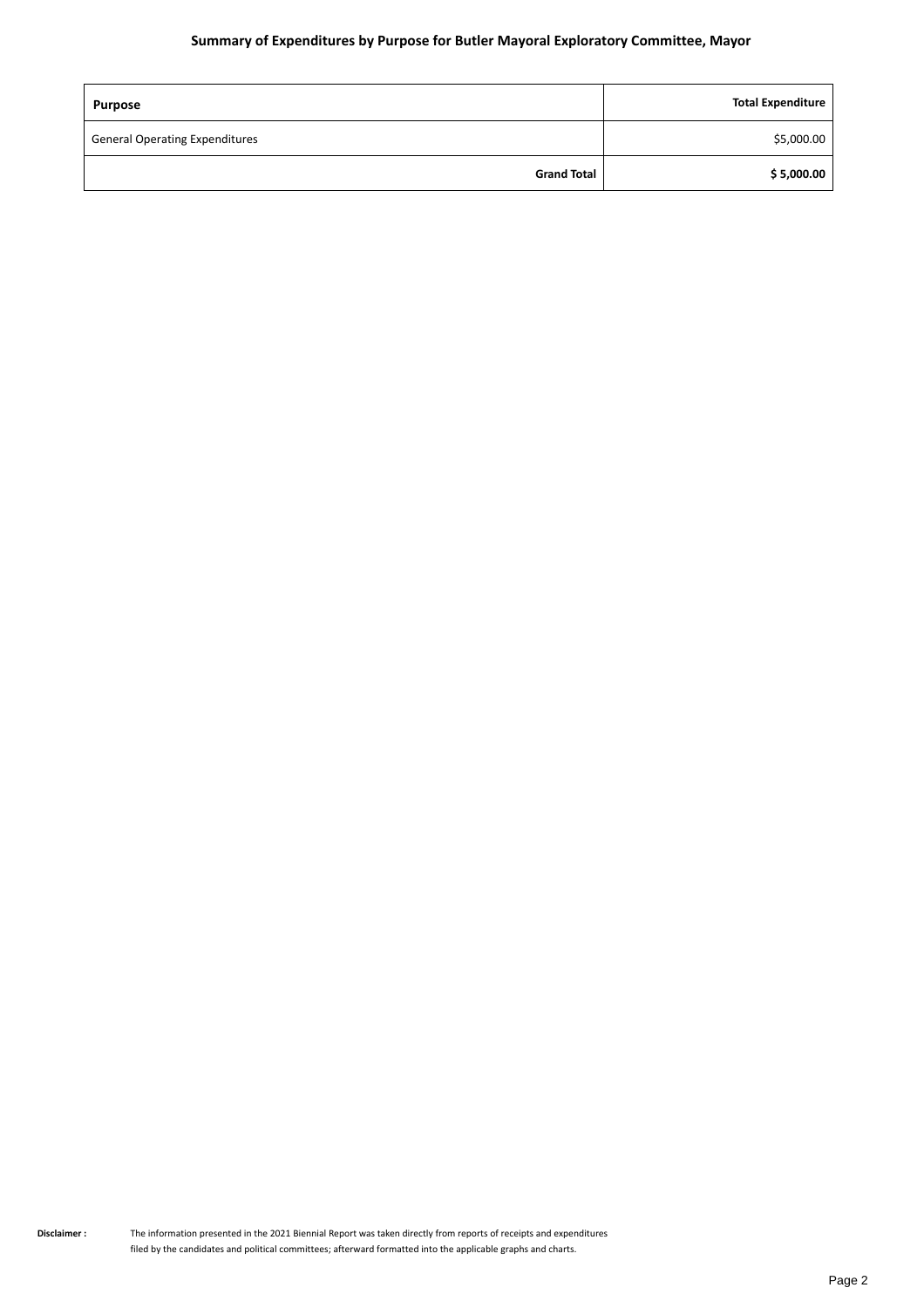#### **General Operating Expenditures**



| <b>Purpose</b> | <b>Total Expenditures</b> |
|----------------|---------------------------|
| Advertising    | \$4,000.00                |
| In-Kind        | \$1,000.00                |
| <b>Total</b>   | \$5,000.00                |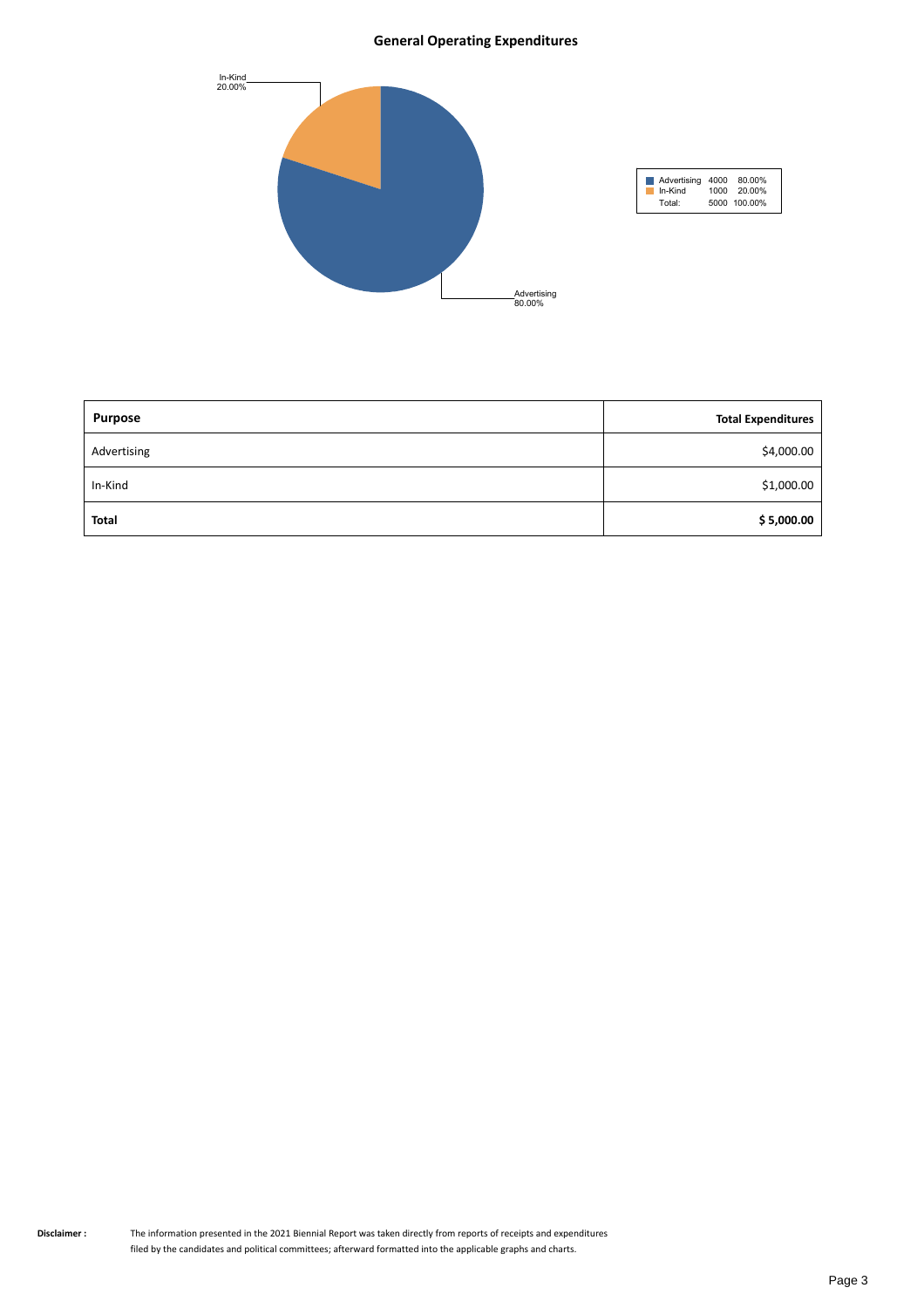| Butler Mayoral Exploratory Committee, Mayor |                              |                     |
|---------------------------------------------|------------------------------|---------------------|
| Advertising                                 |                              |                     |
| <b>Payee Name</b>                           | <b>Amount of Expenditure</b> | Date of Expenditure |
| Landmarks Marketing INC                     | \$3,000.00                   | 01/15/2021          |
| Landmarks Marketing INC                     | \$1,000.00                   | 05/05/2021          |
| Subtotal                                    | \$4,000.00                   |                     |
| Percentage or Total Expenditures            | 80.00%                       |                     |
| In-Kind                                     |                              |                     |
| <b>Payee Name</b>                           | <b>Amount of Expenditure</b> | Date of Expenditure |
| Landmarks Marketing INC                     | \$1,000.00                   | 01/15/2021          |
| Subtotal                                    | \$1,000.00                   |                     |
| Percentage or Total Expenditures            | 20.00%                       |                     |
| <b>Total</b>                                | \$5,000.00                   |                     |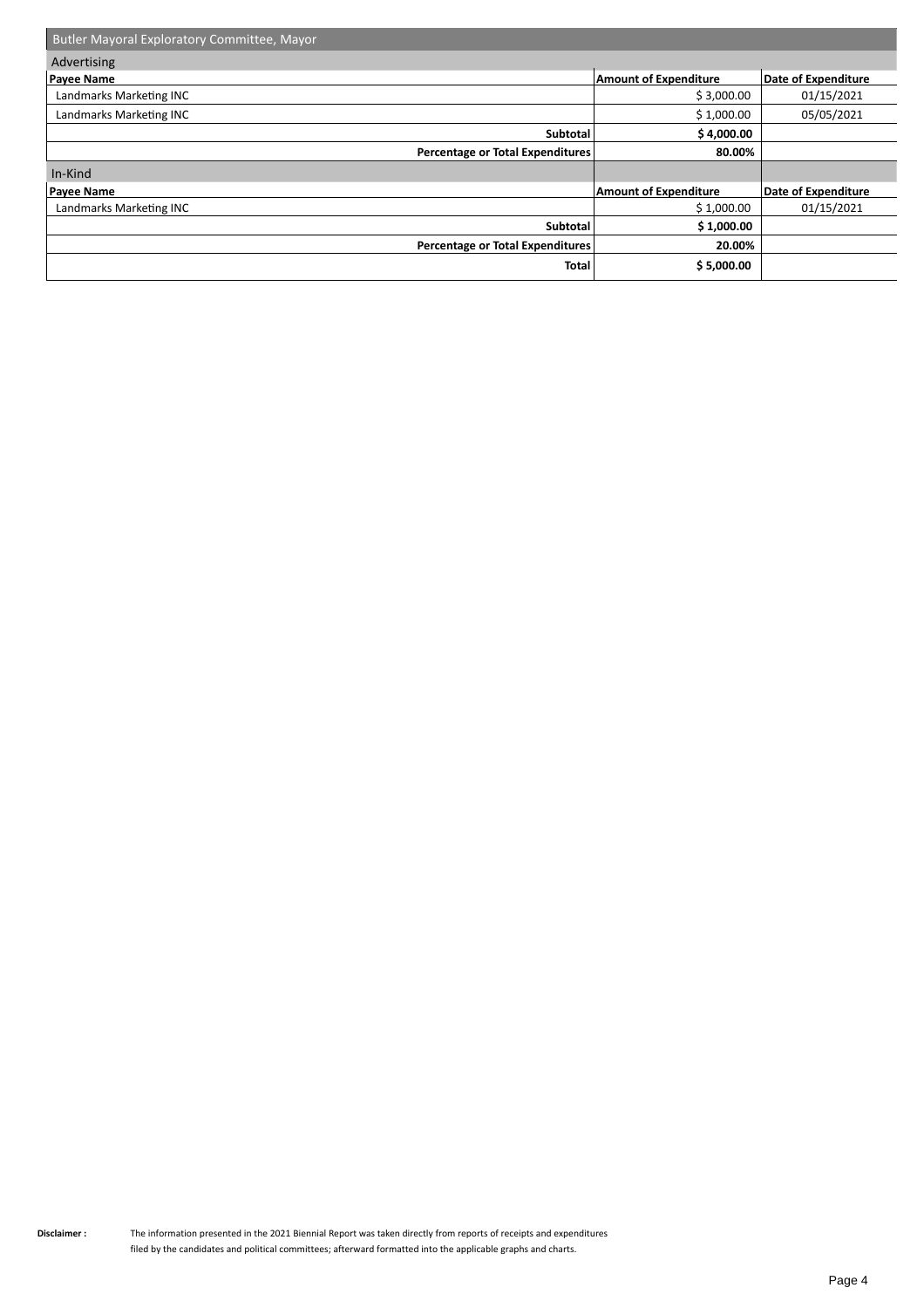## **DC OFFICE OF CAMPAIGN FINANCE**

#### **2021 Biennial Report - Exploratory Committee by Donor Type**

**Summary of Contributions by Donor Type For Butler Mayoral Exploratory Committee, Mayor**



| Individual              | 3000 60.00%  |
|-------------------------|--------------|
| Corporation 2000 40.00% |              |
| Total:                  | 5000 100.00% |

Note: This Graph depicts the summary of the contributons by donor categories reported by the Butler Mayoral Exploratory Commitee, Mayor Exploratory Commitee

The contributons are presented in percentage terms by donor categories, and may include each contributon received from Businesses, Corporatons, Corporate Sponsored Politcal Acton Commitees, Individuals, Labor Sponsored Politcal Acton Commitees, Politcal Party Commitees, Partnerships, and the Candidate. The summary may also note Other Receipts reported, such as Dividends, Interest, Refunds, and Rebates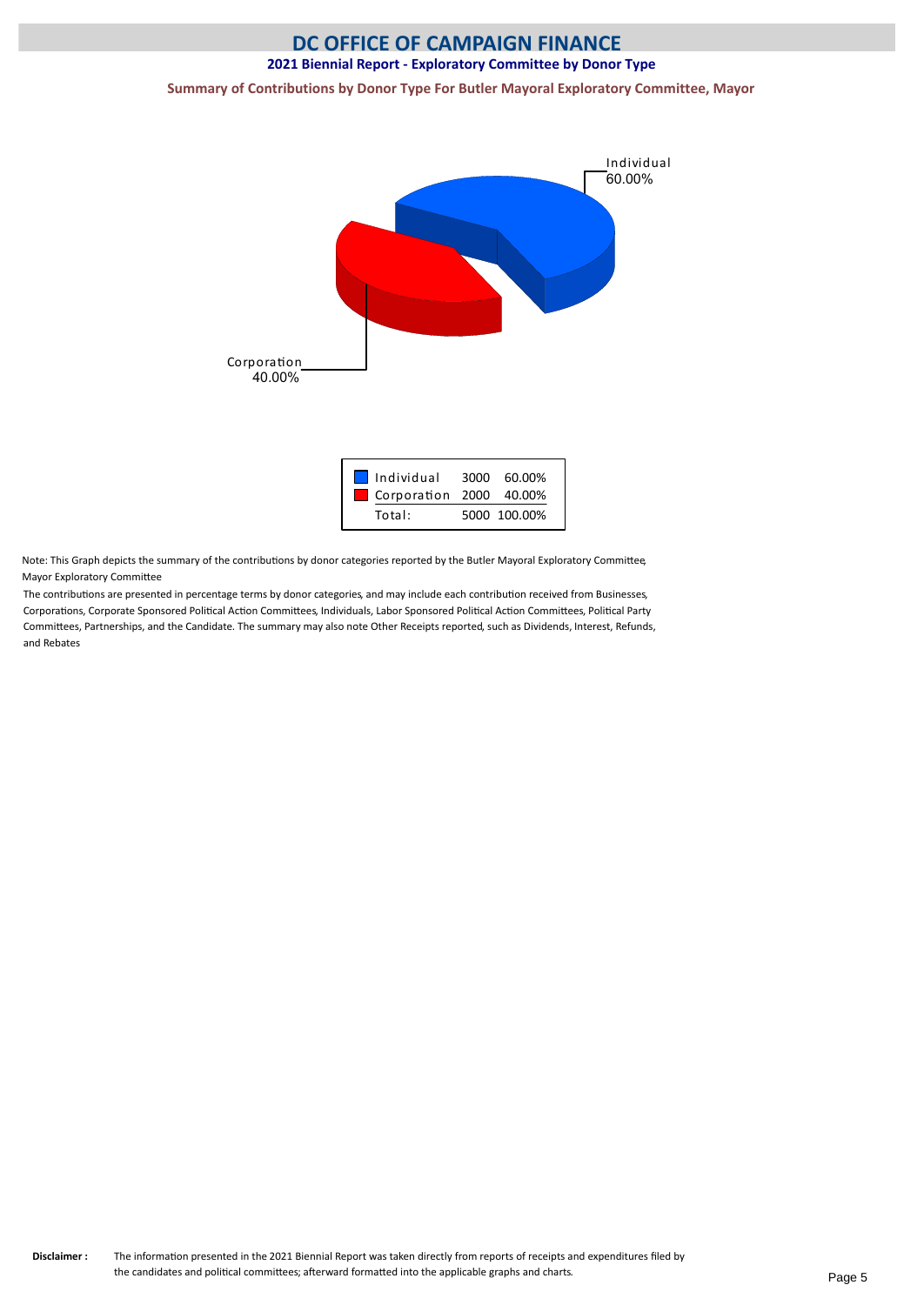### **DC OFFICE OF CAMPAIGN FINANCE**

**2021 Biennial Report - Exploratory Committee by Donor Type**

#### **Summary of Contributions by Donor Type For Butler Mayoral Exploratory Committee, Mayor**

| Butler Mayoral Exploratory Committee, Mayor |            |                 |
|---------------------------------------------|------------|-----------------|
| Individual                                  |            |                 |
| <b>Contributor's Name</b>                   | Amount     | Date of Receipt |
| Barry Braan                                 | \$1,000.00 | 01/15/2021      |
| <b>Ben Gardier</b>                          | \$1,000.00 | 01/15/2021      |
| Paul Cruzana                                | \$1,000.00 | 05/05/2021      |
| <b>Subtotal</b>                             | \$3,000.00 |                 |
| Percentage of Total Contribution            | 60.00%     |                 |
| Butler Mayoral Exploratory Committee, Mayor |            |                 |
| <b>Corporation</b>                          |            |                 |
| <b>Contributor's Name</b>                   | Amount     | Date of Receipt |
| M and M Construction                        | \$2,000.00 | 01/15/2021      |
| <b>Subtotal</b>                             | \$2,000.00 |                 |
| Percentage of Total Contribution            | 40.00%     |                 |
| <b>Total</b>                                | \$5,000.00 |                 |